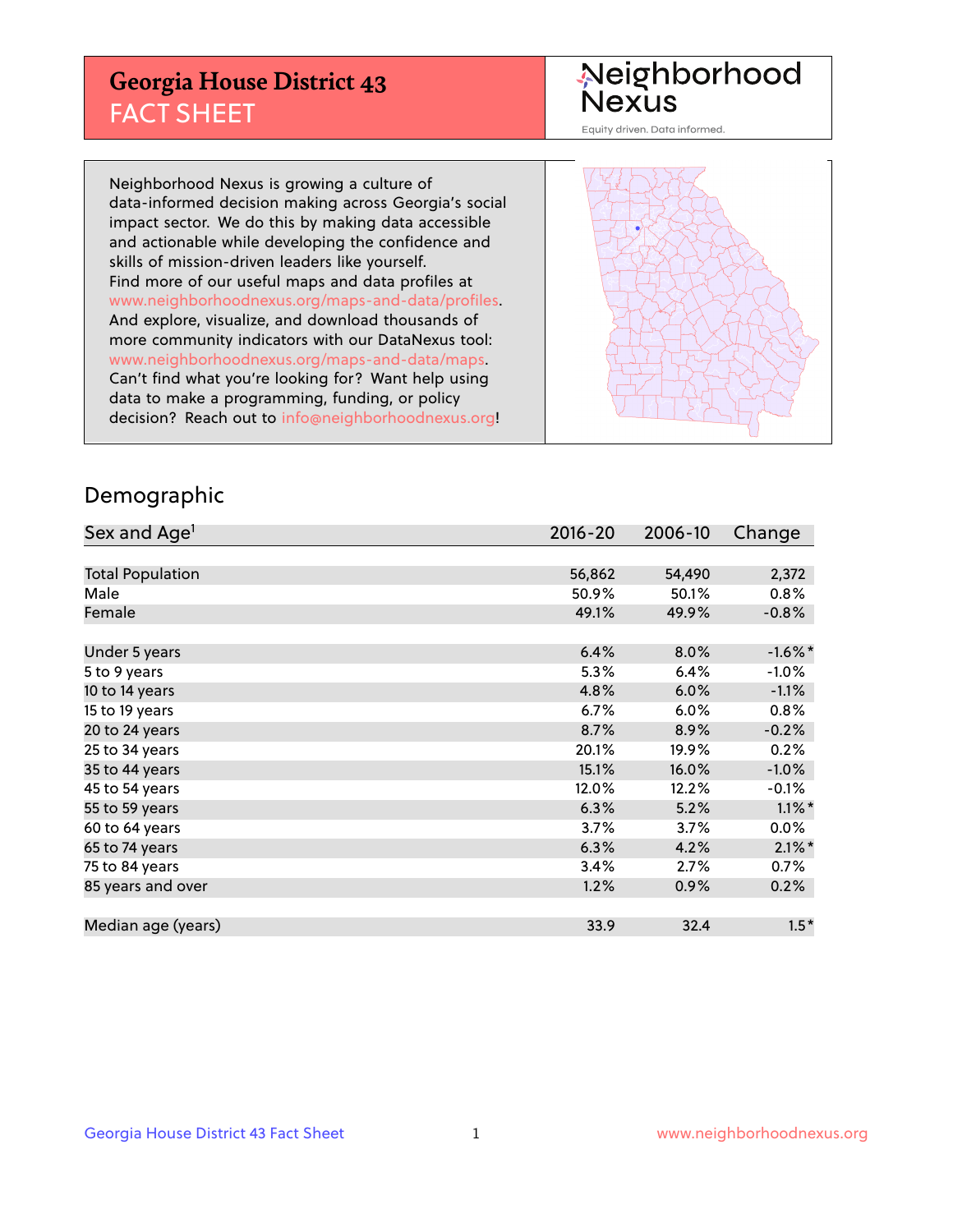## Demographic, continued...

| Race <sup>2</sup>                                            | $2016 - 20$ | 2006-10 | Change     |
|--------------------------------------------------------------|-------------|---------|------------|
| <b>Total population</b>                                      | 56,862      | 54,490  | 2,372      |
| One race                                                     | 93.9%       | 98.0%   | $-4.1\%$ * |
| White                                                        | 58.1%       | 53.6%   | 4.5%*      |
| <b>Black or African American</b>                             | 23.8%       | 24.4%   | $-0.6%$    |
| American Indian and Alaska Native                            | 0.4%        | 0.3%    | 0.1%       |
| Asian                                                        | 6.6%        | 6.5%    | 0.1%       |
| Native Hawaiian and Other Pacific Islander                   | 0.1%        | 0.0%    | 0.1%       |
| Some other race                                              | 5.0%        | 13.3%   | $-8.4\%$ * |
| Two or more races                                            | 6.1%        | 2.0%    | 4.1%*      |
| Race alone or in combination with other race(s) <sup>3</sup> | $2016 - 20$ | 2006-10 | Change     |
| Total population                                             | 56,862      | 54,490  | 2,372      |
| White                                                        | 63.0%       | 55.0%   | $7.9\%$ *  |
| <b>Black or African American</b>                             | 26.2%       | 25.6%   | 0.6%       |
| American Indian and Alaska Native                            | 1.5%        | 0.7%    | $0.8\%$ *  |
| Asian                                                        | 7.7%        | 6.9%    | 0.8%       |
| Native Hawaiian and Other Pacific Islander                   | 0.4%        | 0.0%    | 0.4%       |
| Some other race                                              | 7.8%        | 13.9%   | $-6.1\%$ * |
| Hispanic or Latino and Race <sup>4</sup>                     | $2016 - 20$ | 2006-10 | Change     |
| <b>Total population</b>                                      | 56,862      | 54,490  | 2,372      |
| Hispanic or Latino (of any race)                             | 12.0%       | 16.9%   | $-4.9%$ *  |
| Not Hispanic or Latino                                       | 88.0%       | 83.1%   | 4.9%*      |
| White alone                                                  | 53.1%       | 47.6%   | $5.5%$ *   |
| <b>Black or African American alone</b>                       | 22.8%       | 23.9%   | $-1.1%$    |
| American Indian and Alaska Native alone                      | 0.3%        | 0.3%    | 0.1%       |
| Asian alone                                                  | 6.6%        | 6.5%    | 0.1%       |
| Native Hawaiian and Other Pacific Islander alone             | 0.0%        | 0.0%    | $-0.0%$    |
| Some other race alone                                        | 1.0%        | 3.4%    | $-2.4\%$ * |
| Two or more races                                            | 4.3%        | 1.5%    | $2.8\%$ *  |
| U.S. Citizenship Status <sup>5</sup>                         | $2016 - 20$ | 2006-10 | Change     |
| Foreign-born population                                      | 12,167      | 13,982  | $-1,815$   |
| Naturalized U.S. citizen                                     | 35.0%       | 23.1%   | 11.9%*     |
| Not a U.S. citizen                                           | 65.0%       | 76.9%   | $-11.9%$ * |
|                                                              |             |         |            |
| Citizen, Voting Age Population <sup>6</sup>                  | $2016 - 20$ | 2006-10 | Change     |
| Citizen, 18 and over population                              | 38,436      | 32,356  | $6,080*$   |
| Male                                                         | 49.2%       | 47.5%   | 1.7%       |
| Female                                                       | 50.8%       | 52.5%   | $-1.7%$    |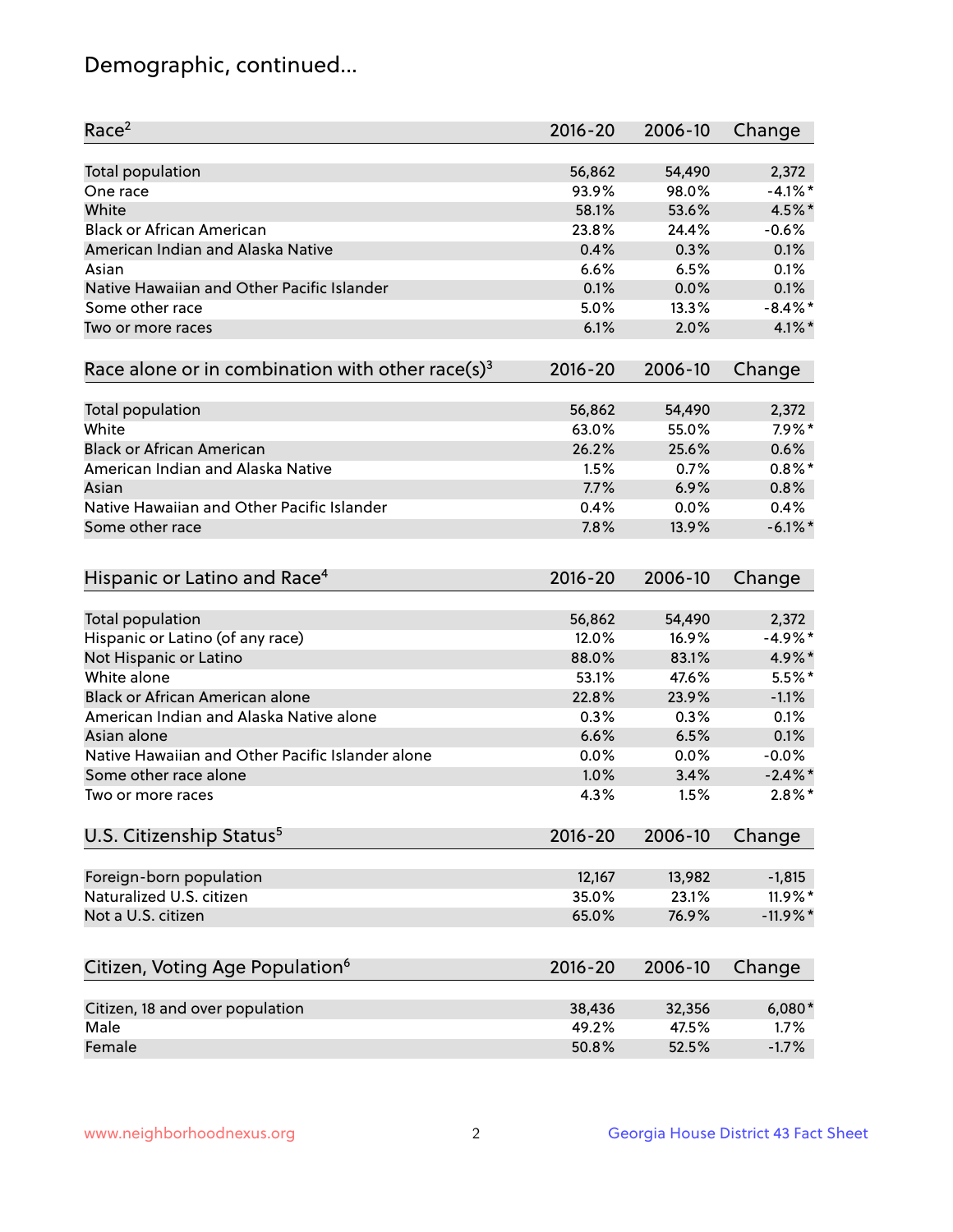#### Economic

| Income <sup>7</sup>                                 | 2016-20 | 2006-10 | Change     |
|-----------------------------------------------------|---------|---------|------------|
|                                                     |         |         |            |
| All households                                      | 23,376  | 22,854  | 521        |
| Less than \$10,000                                  | 6.8%    | 6.7%    | 0.1%       |
| \$10,000 to \$14,999                                | 1.7%    | 4.6%    | $-2.8\%$ * |
| \$15,000 to \$24,999                                | 6.8%    | 12.1%   | $-5.3\%$ * |
| \$25,000 to \$34,999                                | 9.1%    | 10.6%   | $-1.5%$    |
| \$35,000 to \$49,999                                | 12.5%   | 15.7%   | $-3.2\%$ * |
| \$50,000 to \$74,999                                | 19.2%   | 16.3%   | $2.9\%$ *  |
| \$75,000 to \$99,999                                | 13.0%   | 12.2%   | 0.9%       |
| \$100,000 to \$149,999                              | 14.4%   | 11.4%   | $3.0\%$ *  |
| \$150,000 to \$199,999                              | 6.3%    | 5.0%    | 1.2%       |
| \$200,000 or more                                   | 10.2%   | 5.4%    | 4.7%*      |
| Median household income (dollars)                   | 66,488  | 50,464  | 16,024*    |
| Mean household income (dollars)                     | 91,498  | 73,186  | 18,312*    |
| With earnings                                       | 86.1%   | 88.2%   | $-2.1\%$ * |
| Mean earnings (dollars)                             | 91,348  | 72,748  | 18,600*    |
| <b>With Social Security</b>                         | 18.9%   | 15.3%   | $3.6\%$ *  |
| Mean Social Security income (dollars)               | 23,283  | 15,438  | 7,845*     |
| With retirement income                              | 12.5%   | 9.8%    | $2.8\%$ *  |
| Mean retirement income (dollars)                    | 28,682  | 27,454  | 1,228      |
| With Supplemental Security Income                   | 2.3%    | 1.8%    | 0.5%       |
| Mean Supplemental Security Income (dollars)         | 8,236   | 9,283   | $-1,047$   |
| With cash public assistance income                  | 1.2%    | 0.9%    | 0.3%       |
| Mean cash public assistance income (dollars)        | 164     | 3,820   | $-3,656$   |
| With Food Stamp/SNAP benefits in the past 12 months | 6.1%    | 7.3%    | $-1.3%$    |
|                                                     |         |         |            |
| Families                                            | 13,019  | 13,084  | $-66$      |
| Less than \$10,000                                  | 4.3%    | 4.6%    | $-0.3%$    |
| \$10,000 to \$14,999                                | 1.0%    | 2.5%    | $-1.5%$    |
| \$15,000 to \$24,999                                | 5.7%    | 9.9%    | $-4.2%$    |
| \$25,000 to \$34,999                                | 6.7%    | 9.9%    | $-3.2%$    |
| \$35,000 to \$49,999                                | 9.7%    | 14.3%   | $-4.5%$ *  |
| \$50,000 to \$74,999                                | 18.4%   | 17.0%   | 1.5%       |
| \$75,000 to \$99,999                                | 12.3%   | 12.8%   | $-0.5%$    |
| \$100,000 to \$149,999                              | 16.9%   | 14.1%   | 2.9%       |
| \$150,000 to \$199,999                              | 8.4%    | 6.8%    | 1.6%       |
| \$200,000 or more                                   | 16.5%   | 8.2%    | $8.3\%$ *  |
| Median family income (dollars)                      | 83,349  | 63,467  | 19,882*    |
| Mean family income (dollars)                        | 114,441 | 87,922  | 26,519*    |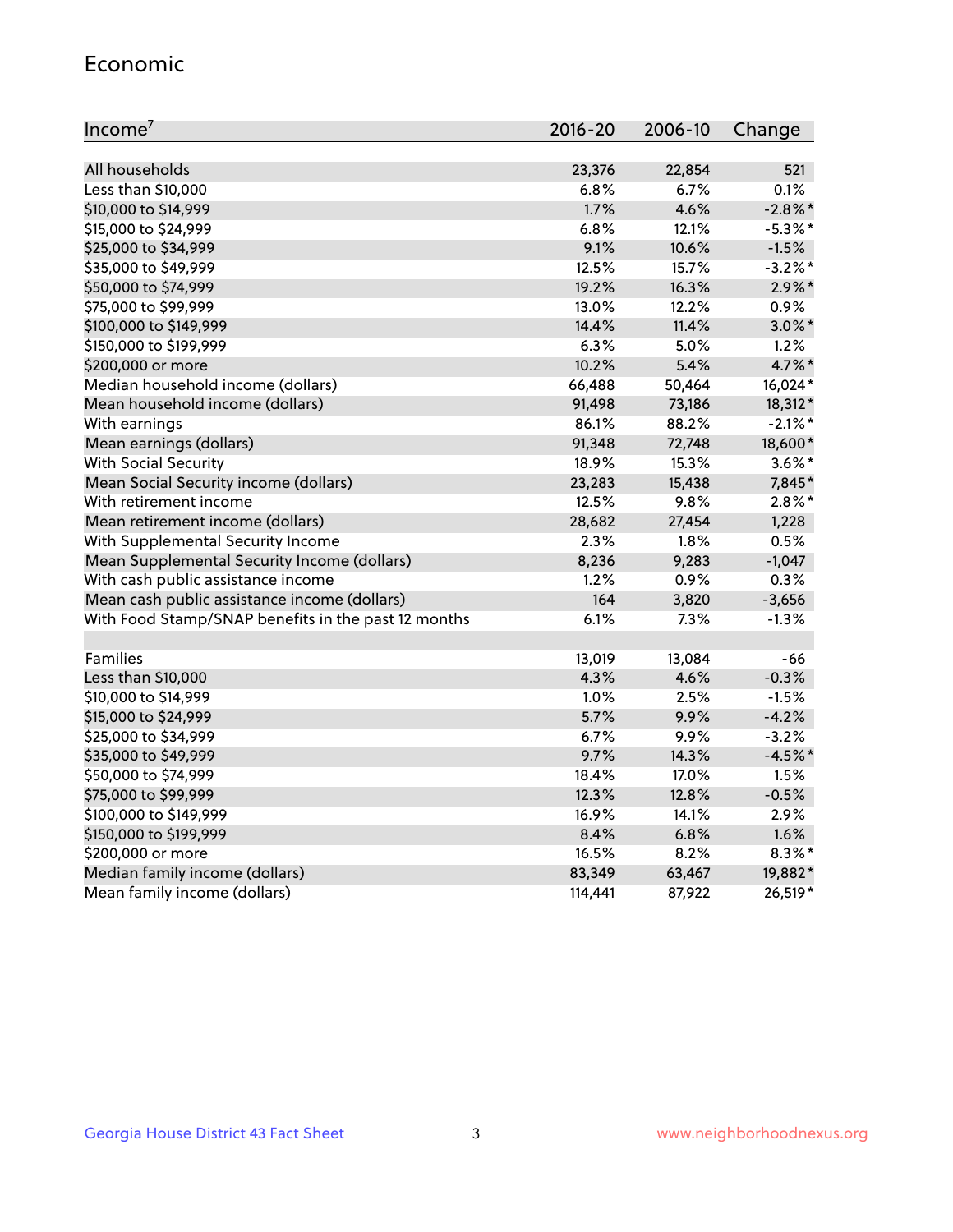## Economic, continued...

| Income, continued <sup>8</sup>                                        | $2016 - 20$ | 2006-10 | Change    |
|-----------------------------------------------------------------------|-------------|---------|-----------|
|                                                                       |             |         |           |
| Nonfamily households                                                  | 10,357      | 9,770   | 587       |
| Median nonfamily income (dollars)                                     | 48,270      | 38,119  | $10,151*$ |
| Mean nonfamily income (dollars)                                       | 58,907      | 51,139  | 7,768*    |
| Median earnings for workers (dollars)                                 | 39,179      | 30,527  | 8,652*    |
| Median earnings for male full-time, year-round workers                | 57,175      | 44,334  | 12,841*   |
| (dollars)                                                             |             |         |           |
| Median earnings for female full-time, year-round workers<br>(dollars) | 45,651      | 39,858  | 5,793*    |
| Per capita income (dollars)                                           | 38,634      | 31,162  | $7,472*$  |
|                                                                       |             |         |           |
| Families and People Below Poverty Level <sup>9</sup>                  | $2016 - 20$ | 2006-10 | Change    |
|                                                                       |             |         |           |
| All families                                                          | 8.8%        | 10.7%   | $-2.0%$   |
| With related children under 18 years                                  | 12.9%       | 15.8%   | $-3.0%$   |
| With related children under 5 years only                              | 6.6%        | 16.9%   | $-10.3%$  |
| Married couple families                                               | 6.7%        | 6.7%    | $-0.1%$   |
| With related children under 18 years                                  | 9.5%        | 8.6%    | 0.9%      |
| With related children under 5 years only                              | 1.3%        | 5.2%    | $-3.9%$   |
| Families with female householder, no husband present                  | 15.6%       | 21.6%   | $-5.9%$   |
| With related children under 18 years                                  | 22.6%       | 27.3%   | $-4.7%$   |
| With related children under 5 years only                              | 24.5%       | 35.2%   | $-10.7%$  |
|                                                                       |             |         |           |
| All people                                                            | 13.6%       | 15.0%   | $-1.4%$   |
| Under 18 years                                                        | 16.9%       | 19.7%   | $-2.8%$   |
| Related children under 18 years                                       | 16.3%       | 19.3%   | $-3.0%$   |
| Related children under 5 years                                        | 15.6%       | 23.6%   | $-8.0%$   |
| Related children 5 to 17 years                                        | 16.6%       | 16.9%   | $-0.3%$   |
| 18 years and over                                                     | 12.7%       | 13.5%   | $-0.8%$   |
| 18 to 64 years                                                        | 13.2%       | 13.7%   | $-0.5%$   |
| 65 years and over                                                     | 9.7%        | 11.8%   | $-2.2%$   |
| People in families                                                    | 9.7%        | 12.4%   | $-2.7%$   |
| Unrelated individuals 15 years and over                               | 23.1%       | 21.9%   | 1.2%      |
|                                                                       |             |         |           |
| Non-Hispanic white people                                             | 10.6%       | 9.2%    | 1.4%      |
| Black or African-American people                                      | 14.5%       | 17.8%   | $-3.3%$   |
| Asian people                                                          | 10.2%       | 12.7%   | $-2.5%$   |
| Hispanic or Latino people                                             | 25.7%       | 27.4%   | $-1.7%$   |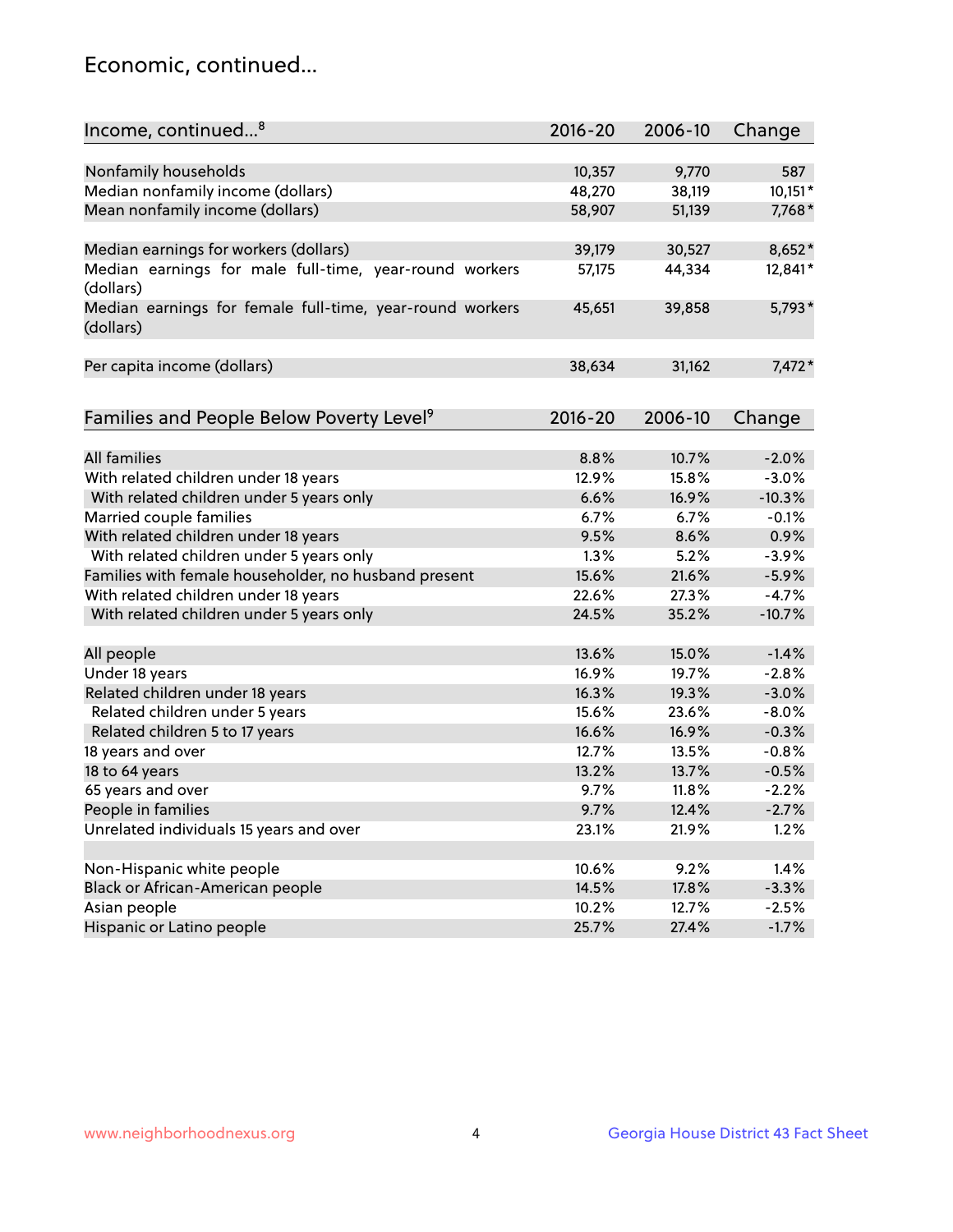## Employment

| Employment Status <sup>10</sup>                                                               | $2016 - 20$ | 2006-10 | Change     |
|-----------------------------------------------------------------------------------------------|-------------|---------|------------|
|                                                                                               |             |         |            |
| Population 16 years and over                                                                  | 46,944      | 42,978  | 3,966*     |
| In labor force                                                                                | 70.5%       | 76.1%   | $-5.5%$ *  |
| Civilian labor force                                                                          | 70.3%       | 75.9%   | $-5.6\%$ * |
| Employed                                                                                      | 66.9%       | 70.4%   | $-3.5%$    |
| Unemployed                                                                                    | 3.4%        | 5.5%    | $-2.1%$    |
| <b>Armed Forces</b>                                                                           | 0.2%        | 0.2%    | 0.0%       |
| Not in labor force                                                                            | 29.5%       | 23.9%   | $5.5%$ *   |
| Civilian labor force                                                                          | 33,014      | 32,621  | 393        |
| <b>Unemployment Rate</b>                                                                      | 4.9%        | 7.3%    | $-2.4%$    |
|                                                                                               |             |         |            |
| Females 16 years and over                                                                     | 23,283      | 21,423  | 1,861*     |
| In labor force                                                                                | 64.5%       | 69.8%   | $-5.3%$    |
| Civilian labor force                                                                          | 64.2%       | 69.7%   | $-5.5%$    |
| Employed                                                                                      | 61.2%       | 63.5%   | $-2.3%$    |
| Own children of the householder under 6 years                                                 | 3,953       | 4,976   | $-1,022*$  |
| All parents in family in labor force                                                          | 59.8%       | 70.5%   | $-10.7%$   |
|                                                                                               |             |         |            |
| Own children of the householder 6 to 17 years                                                 | 6,637       | 6,779   | $-141$     |
| All parents in family in labor force                                                          | 73.6%       | 73.7%   | $-0.1%$    |
|                                                                                               |             |         |            |
| Industry <sup>11</sup>                                                                        | $2016 - 20$ | 2006-10 | Change     |
|                                                                                               |             |         |            |
| Civilian employed population 16 years and over                                                | 31,402      | 30,241  | 1,161      |
| Agriculture, forestry, fishing and hunting, and mining                                        | 0.3%        | 0.1%    | 0.2%       |
| Construction                                                                                  | 8.3%        | 9.5%    | $-1.2%$    |
| Manufacturing                                                                                 | 6.7%        | 8.3%    | $-1.5%$    |
| Wholesale trade                                                                               | 2.3%        | 3.2%    | $-0.9%$    |
| Retail trade                                                                                  | 10.0%       | 11.6%   | $-1.5%$    |
| Transportation and warehousing, and utilities                                                 | 4.4%        | 4.7%    | $-0.3%$    |
| Information                                                                                   | 4.2%        | 3.4%    | 0.7%       |
| Finance and insurance, and real estate and rental and leasing                                 | 7.8%        | 7.8%    | 0.0%       |
| Professional, scientific, and management, and administrative<br>and waste management services | 19.2%       | 17.8%   | 1.5%       |
| Educational services, and health care and social assistance                                   | 17.5%       | 14.5%   | $3.0\%$ *  |
| Arts, entertainment, and recreation, and accommodation and                                    | 10.9%       | 10.5%   | 0.4%       |
| food services                                                                                 |             |         |            |
| Other services, except public administration                                                  | 6.1%        | 6.2%    | $-0.1%$    |
| Public administration                                                                         | 2.3%        | 2.5%    | $-0.2%$    |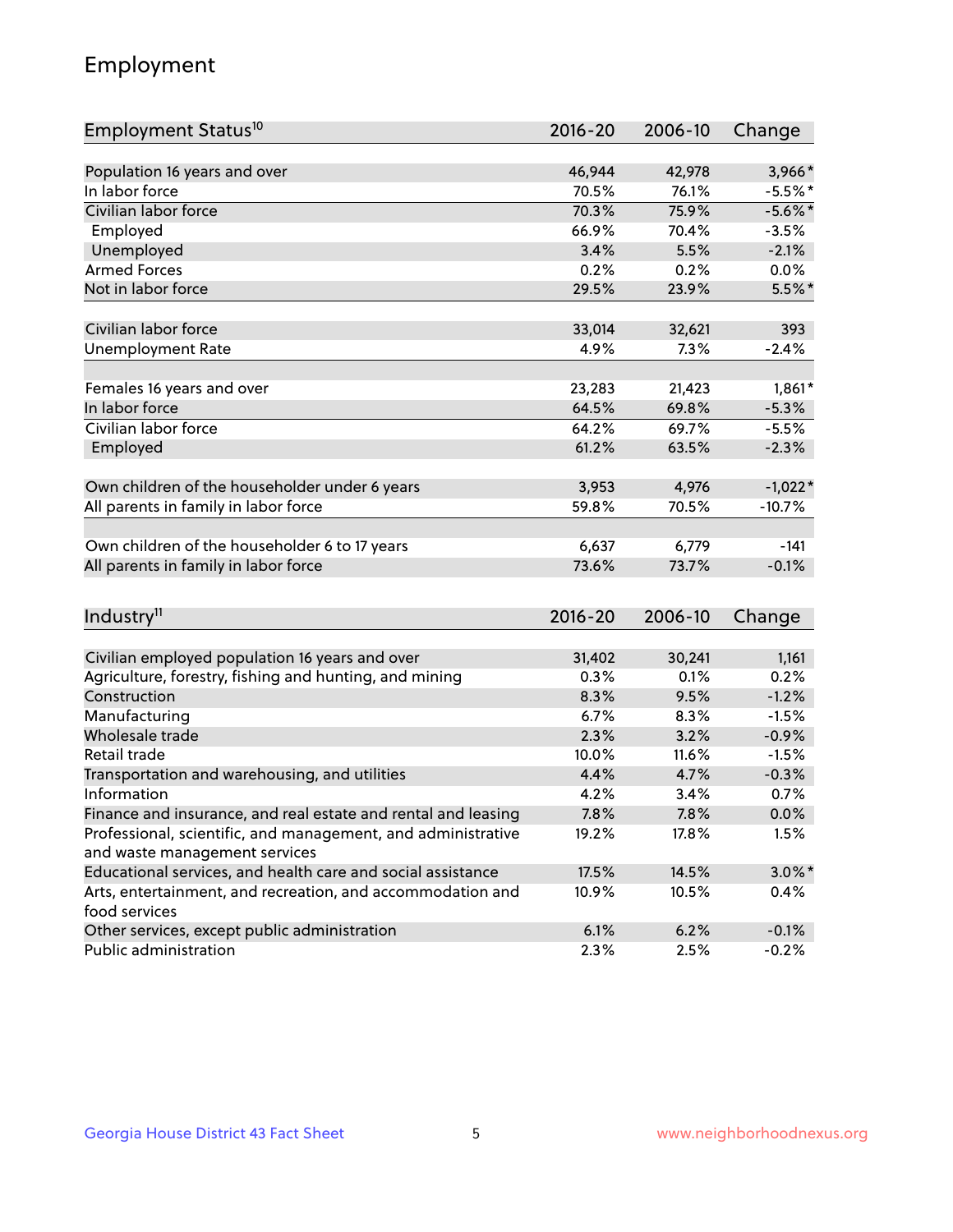## Employment, continued...

| Occupation <sup>12</sup>                                     | $2016 - 20$ | 2006-10 | Change     |
|--------------------------------------------------------------|-------------|---------|------------|
|                                                              |             |         |            |
| Civilian employed population 16 years and over               | 31,402      | 30,241  | 1,161      |
| Management, business, science, and arts occupations          | 46.3%       | 38.8%   | $7.5%$ *   |
| Service occupations                                          | 17.3%       | 16.7%   | 0.5%       |
| Sales and office occupations                                 | 20.4%       | 24.2%   | $-3.8\%$ * |
| construction,<br>and<br>Natural<br>resources,<br>maintenance | 8.6%        | 10.2%   | $-1.6%$    |
| occupations                                                  |             |         |            |
| Production, transportation, and material moving occupations  | 7.5%        | 10.1%   | $-2.6\%$ * |
| Class of Worker <sup>13</sup>                                | $2016 - 20$ | 2006-10 | Change     |
|                                                              |             |         |            |
| Civilian employed population 16 years and over               | 31,402      | 30,241  | 1,161      |
| Private wage and salary workers                              | 82.6%       | 84.7%   | $-2.1%$    |
| Government workers                                           | 9.1%        | 8.4%    | 0.8%       |
| Self-employed in own not incorporated business workers       | 8.2%        | 6.5%    | $1.6\%$ *  |
| Unpaid family workers                                        | 0.1%        | 0.4%    | $-0.3%$    |
| Job Flows <sup>14</sup>                                      | 2019        | 2010    | Change     |
|                                                              |             |         |            |
| Total Jobs in district                                       | 34,260      | 39,045  | $-4,785$   |
| Held by residents of district                                | 5.3%        | 4.6%    | 0.7%       |
| Held by non-residents of district                            | 94.7%       | 95.4%   | $-0.7%$    |
|                                                              |             |         |            |
| Jobs by Industry Sector <sup>15</sup>                        | 2019        | 2010    | Change     |
| Total Jobs in district                                       | 34,260      | 39,045  | $-4,785$   |
| Goods Producing sectors                                      | 13.7%       | 28.9%   | $-15.2%$   |
| Trade, Transportation, and Utilities sectors                 | 21.2%       | 17.5%   | 3.7%       |
| All Other Services sectors                                   | 65.1%       | 53.6%   | 11.5%      |
|                                                              |             |         |            |
| Total Jobs in district held by district residents            | 1,825       | 1,791   | 34         |
| <b>Goods Producing sectors</b>                               | 13.3%       | 21.7%   | $-8.5%$    |
| Trade, Transportation, and Utilities sectors                 | 16.2%       | 13.5%   | 2.7%       |
| All Other Services sectors                                   | 70.5%       | 64.8%   | 5.8%       |
|                                                              |             |         |            |
| Jobs by Earnings <sup>16</sup>                               | 2019        | 2010    | Change     |
|                                                              |             |         |            |
| Total Jobs in district                                       | 34,260      | 39,045  | $-4,785$   |
| Jobs with earnings \$1250/month or less                      | 18.9%       | 16.6%   | 2.3%       |
| Jobs with earnings \$1251/month to \$3333/month              | 27.9%       | 26.4%   | 1.5%       |
| Jobs with earnings greater than \$3333/month                 | 53.2%       | 57.0%   | $-3.8%$    |
|                                                              |             |         |            |
| Total Jobs in district held by district residents            | 1,825       | 1,791   | 34         |
| Jobs with earnings \$1250/month or less                      | 24.5%       | 25.6%   | $-1.1%$    |
| Jobs with earnings \$1251/month to \$3333/month              | 32.6%       | 31.2%   | 1.4%       |
| Jobs with earnings greater than \$3333/month                 | 42.9%       | 43.2%   | $-0.3%$    |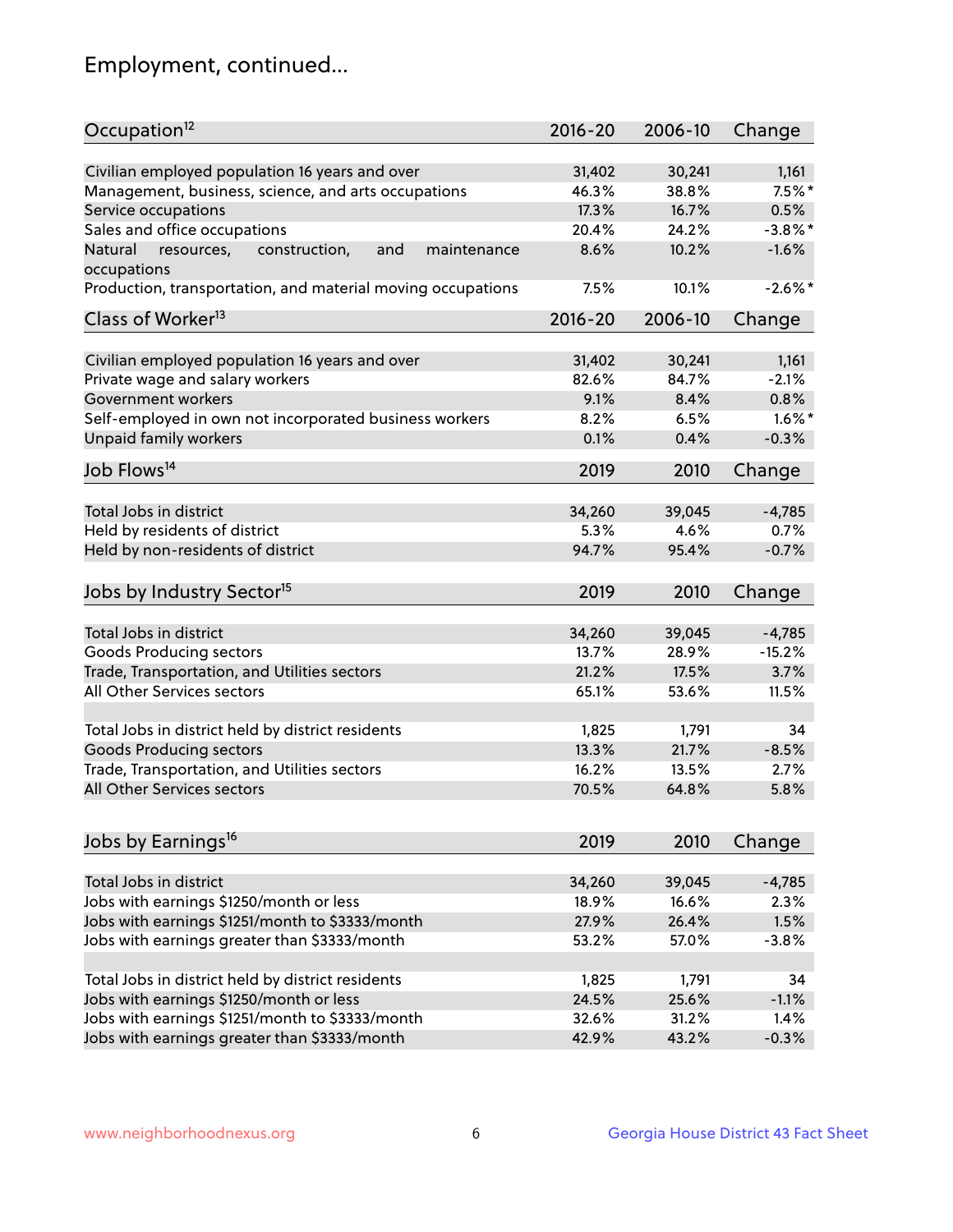## Employment, continued...

| Jobs by Age of Worker <sup>17</sup>               | 2019   | 2010   | Change  |
|---------------------------------------------------|--------|--------|---------|
|                                                   |        |        |         |
| Total Jobs in district                            | 34,260 | 39,045 | -4,785  |
| Jobs with workers age 29 or younger               | 22.7%  | 18.1%  | 4.6%    |
| Jobs with workers age 30 to 54                    | 57.9%  | 62.6%  | $-4.8%$ |
| Jobs with workers age 55 or older                 | 19.4%  | 19.2%  | 0.2%    |
|                                                   |        |        |         |
| Total Jobs in district held by district residents | 1.825  | 1.791  | 34      |
| Jobs with workers age 29 or younger               | 25.6%  | 24.2%  | 1.5%    |
| Jobs with workers age 30 to 54                    | 54.6%  | 58.0%  | $-3.4%$ |
| Jobs with workers age 55 or older                 | 19.8%  | 17.9%  | 1.9%    |
|                                                   |        |        |         |

#### Education

| School Enrollment <sup>18</sup>                | $2016 - 20$ | 2006-10 | Change     |
|------------------------------------------------|-------------|---------|------------|
|                                                |             |         |            |
| Population 3 years and over enrolled in school | 15,249      | 14,532  | 717        |
| Nursery school, preschool                      | 5.0%        | 7.4%    | $-2.5%$ *  |
| Kindergarten                                   | 5.3%        | 5.1%    | 0.1%       |
| Elementary school (grades 1-8)                 | 29.6%       | 35.5%   | $-5.9\%$ * |
| High school (grades 9-12)                      | 17.3%       | 13.4%   | $3.9\%$ *  |
| College or graduate school                     | 42.9%       | 38.6%   | 4.4%       |
| Educational Attainment <sup>19</sup>           | $2016 - 20$ | 2006-10 | Change     |
|                                                |             |         |            |
| Population 25 years and over                   | 38,673      | 35,295  | $3,378*$   |
| Less than 9th grade                            | 5.0%        | 6.7%    | $-1.7%$    |
| 9th to 12th grade, no diploma                  | 2.1%        | 5.1%    | $-3.0%$    |
| High school graduate (includes equivalency)    | 16.9%       | 18.1%   | $-1.2%$    |
| Some college, no degree                        | 17.6%       | 20.0%   | $-2.4\%$ * |
| Associate's degree                             | 7.2%        | 4.9%    | $2.3\%$ *  |
| Bachelor's degree                              | 35.5%       | 30.8%   | 4.7%*      |
| Graduate or professional degree                | 15.7%       | 14.4%   | $1.3\%$    |
|                                                |             |         |            |
| Percent high school graduate or higher         | 92.9%       | 88.2%   | 4.7%*      |
| Percent bachelor's degree or higher            | 51.2%       | 45.2%   | $6.0\%$ *  |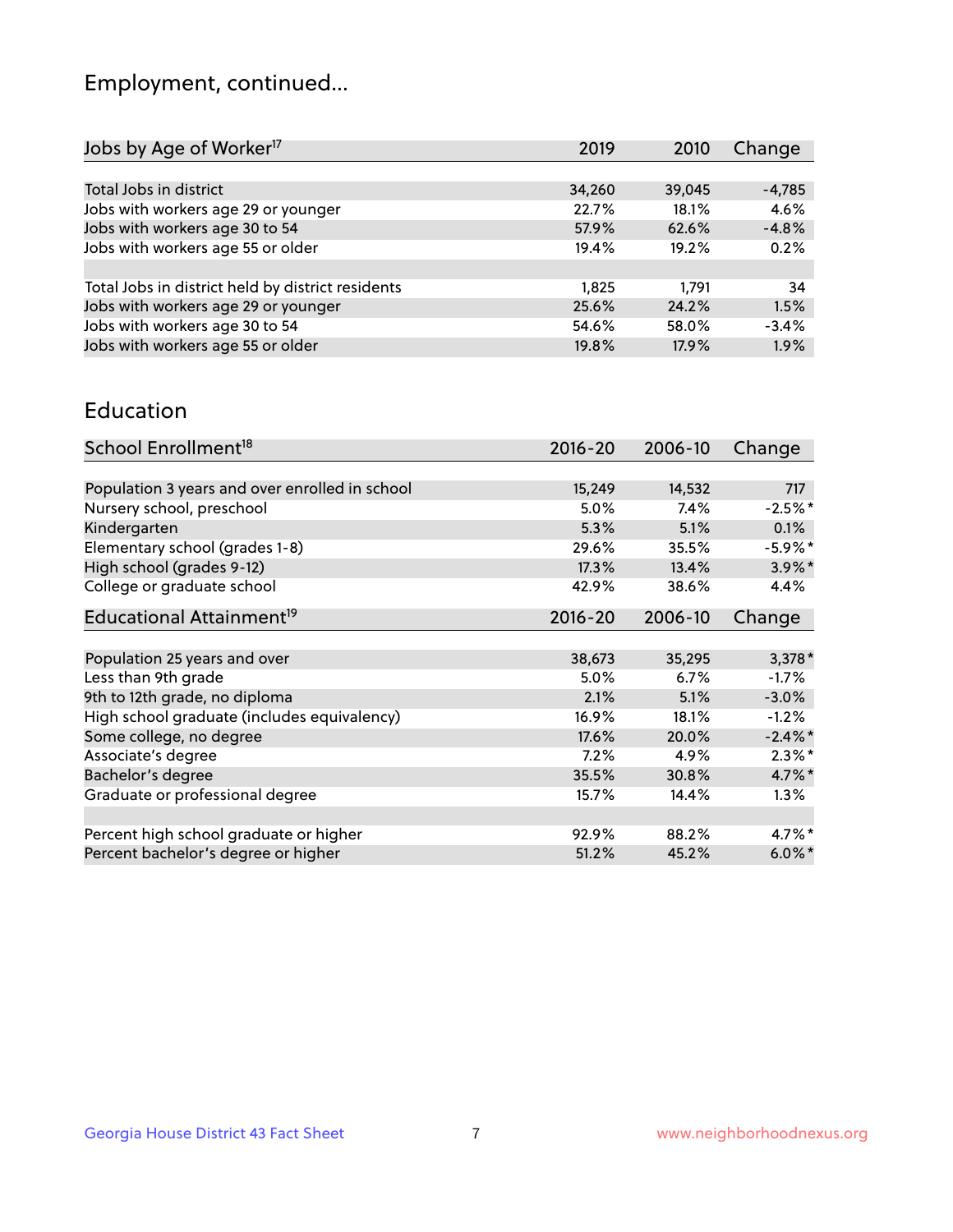## Housing

| Households by Type <sup>20</sup>                     | 2016-20     | 2006-10 | Change     |
|------------------------------------------------------|-------------|---------|------------|
|                                                      |             |         |            |
| <b>Total households</b>                              | 23,376      | 22,854  | 521        |
| Family households (families)                         | 55.7%       | 57.3%   | $-1.6%$    |
| With own children under 18 years                     | 24.5%       | 28.3%   | $-3.8\%$ * |
| Married-couple family                                | 39.7%       | 38.8%   | 0.9%       |
| With own children of the householder under 18 years  | 16.0%       | 17.5%   | $-1.5%$    |
| Male householder, no wife present, family            | 5.2%        | 5.9%    | $-0.7%$    |
| With own children of the householder under 18 years  | 2.6%        | 2.6%    | $-0.0%$    |
| Female householder, no husband present, family       | 10.8%       | 12.5%   | $-1.8%$    |
| With own children of the householder under 18 years  | 6.0%        | 8.2%    | $-2.3\%$ * |
| Nonfamily households                                 | 44.3%       | 42.7%   | 1.6%       |
| Householder living alone                             | 33.4%       | 33.7%   | $-0.2%$    |
| 65 years and over                                    | 6.8%        | 5.6%    | 1.2%       |
| Households with one or more people under 18 years    | 27.4%       | 30.7%   | $-3.4\%$ * |
| Households with one or more people 65 years and over | 18.4%       | 13.6%   | 4.8%*      |
|                                                      | 2.36        | 2.35    | 0.01       |
| Average household size                               | 3.01        | 3.00    | 0.01       |
| Average family size                                  |             |         |            |
| Housing Occupancy <sup>21</sup>                      | $2016 - 20$ | 2006-10 | Change     |
| Total housing units                                  | 25,287      | 26,737  | $-1,450*$  |
| Occupied housing units                               | 92.4%       | 85.5%   | $7.0\%$ *  |
| Vacant housing units                                 | 7.6%        | 14.5%   | $-7.0\%$ * |
|                                                      |             |         |            |
| Homeowner vacancy rate                               | 1.5         | 4.3     | $-2.7$     |
| Rental vacancy rate                                  | 7.3         | 12.9    | $-5.7*$    |
| Units in Structure <sup>22</sup>                     | 2016-20     | 2006-10 | Change     |
| Total housing units                                  | 25,287      | 26,737  | $-1,450*$  |
| 1-unit, detached                                     | 40.0%       | 36.5%   | $3.5\%$ *  |
| 1-unit, attached                                     | 11.7%       | 9.3%    | $2.4\%$ *  |
| 2 units                                              | 1.2%        | 1.2%    | 0.1%       |
| 3 or 4 units                                         | 2.9%        | 5.0%    | $-2.1\%$ * |
| 5 to 9 units                                         | 10.3%       | 15.0%   | $-4.7%$ *  |
|                                                      |             |         |            |
| 10 to 19 units                                       | 17.2%       | 23.2%   | $-6.0\%$ * |
| 20 or more units                                     | 16.0%       | 8.8%    | $7.2\%$ *  |
| Mobile home                                          | 0.4%        | 0.9%    | $-0.5%$    |
| Boat, RV, van, etc.                                  | 0.1%        | 0.0%    | 0.1%       |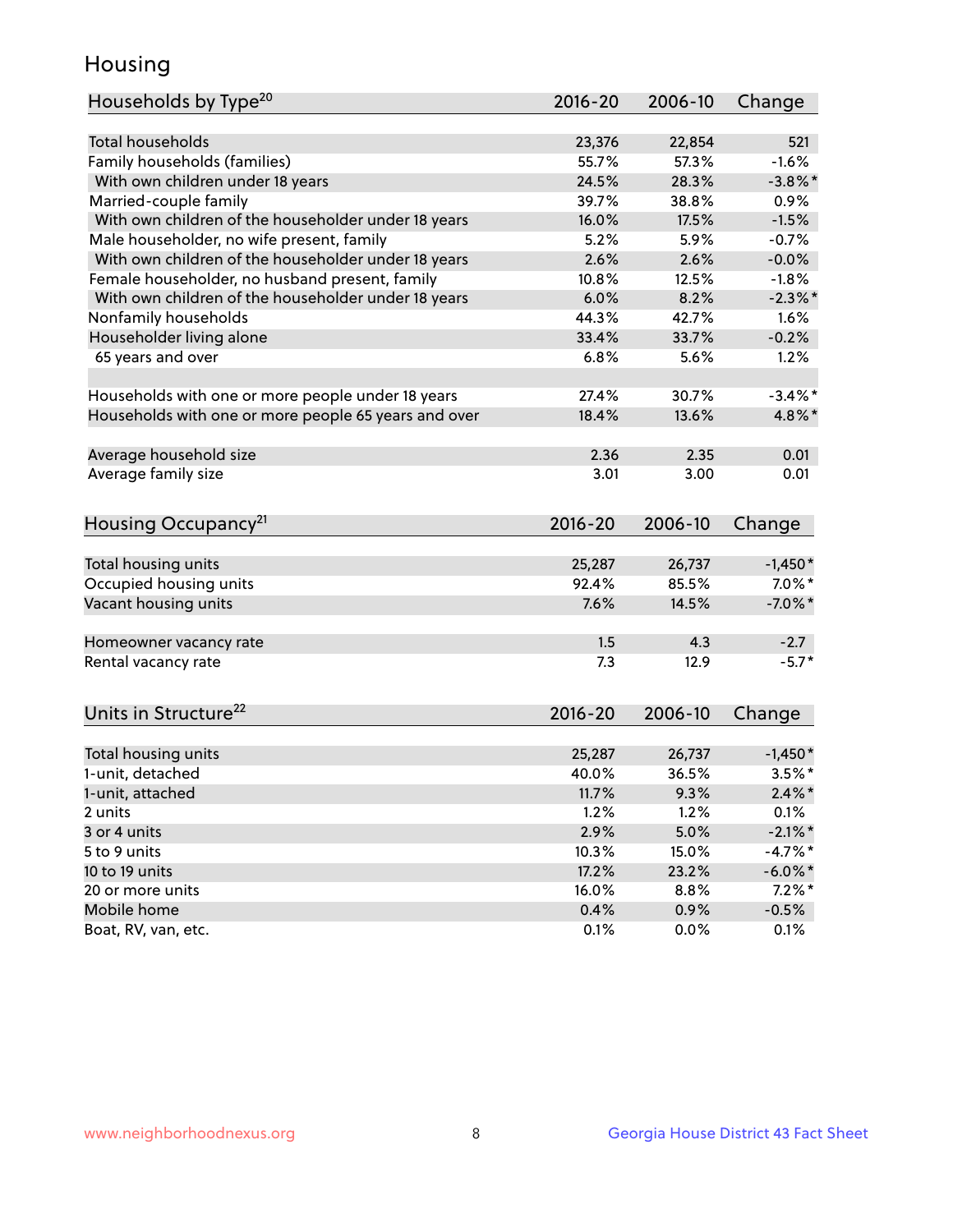## Housing, Continued...

| Year Structure Built <sup>23</sup>             | 2016-20     | 2006-10 | Change     |
|------------------------------------------------|-------------|---------|------------|
| Total housing units                            | 25,287      | 26,737  | $-1,450*$  |
| Built 2014 or later                            | 2.1%        | (X)     | (X)        |
| Built 2010 to 2013                             | 1.2%        | (X)     | (X)        |
| Built 2000 to 2009                             | 9.1%        | 7.7%    | 1.5%       |
| Built 1990 to 1999                             | 11.6%       | 13.9%   | $-2.3\%$ * |
| Built 1980 to 1989                             | 30.2%       | 36.7%   | $-6.5%$    |
| Built 1970 to 1979                             | 28.3%       | 21.9%   | $6.4\%$ *  |
| Built 1960 to 1969                             | 10.3%       | 10.0%   | 0.3%       |
| Built 1950 to 1959                             | 4.6%        | 7.2%    | $-2.6\%$ * |
| Built 1940 to 1949                             | 1.7%        | 2.0%    | $-0.3%$    |
| Built 1939 or earlier                          | 0.7%        | 0.6%    | 0.2%       |
|                                                |             |         |            |
| Housing Tenure <sup>24</sup>                   | $2016 - 20$ | 2006-10 | Change     |
| Occupied housing units                         | 23,376      | 22,854  | 521        |
| Owner-occupied                                 | 45.2%       | 46.5%   | $-1.3%$    |
| Renter-occupied                                | 54.8%       | 53.5%   | 1.3%       |
| Average household size of owner-occupied unit  | 2.44        | 2.38    | 0.06       |
| Average household size of renter-occupied unit | 2.30        | 2.32    | $-0.03$    |
| Residence 1 Year Ago <sup>25</sup>             | $2016 - 20$ | 2006-10 | Change     |
| Population 1 year and over                     | 56,216      | 53,458  | 2,758*     |
| Same house                                     | 78.3%       | 73.1%   | $5.2\%$ *  |
| Different house in the U.S.                    | 20.3%       | 25.6%   | $-5.3\%$ * |
| Same county                                    | 9.1%        | 12.5%   | $-3.4\%$ * |
| Different county                               | 11.1%       | 13.1%   | $-2.0%$    |
| Same state                                     | 6.2%        | 7.3%    | $-1.2%$    |
| Different state                                | 5.0%        | 5.8%    | $-0.8%$    |
|                                                |             |         | 0.1%       |
| Abroad                                         | 1.4%        | 1.3%    |            |
| Value of Housing Unit <sup>26</sup>            | $2016 - 20$ | 2006-10 | Change     |
| Owner-occupied units                           | 10,577      | 10,632  | $-55$      |
| Less than \$50,000                             | 1.7%        | 1.5%    | 0.3%       |
| \$50,000 to \$99,999                           | 2.5%        | 6.1%    | $-3.6%$    |
| \$100,000 to \$149,999                         | 10.8%       | 19.0%   | $-8.3\%$ * |
| \$150,000 to \$199,999                         | 11.5%       | 19.0%   | $-7.5%$ *  |
| \$200,000 to \$299,999                         | 22.9%       | 27.9%   | $-5.0%$    |
| \$300,000 to \$499,999                         | 33.7%       | 18.3%   | 15.5%*     |
| \$500,000 to \$999,999                         | 14.3%       | 7.2%    | $7.1\%$ *  |
| \$1,000,000 or more                            | 2.5%        | 1.0%    | 1.5%       |
| Median (dollars)                               | 302,677     | 213,648 | 89,029*    |
| Mortgage Status <sup>27</sup>                  | $2016 - 20$ | 2006-10 | Change     |
| Owner-occupied units                           | 10,577      | 10,632  | $-55$      |
| Housing units with a mortgage                  | 71.0%       | 75.0%   | $-4.0%$    |
|                                                |             |         |            |
| Housing units without a mortgage               | 29.0%       | 25.0%   | 4.0%*      |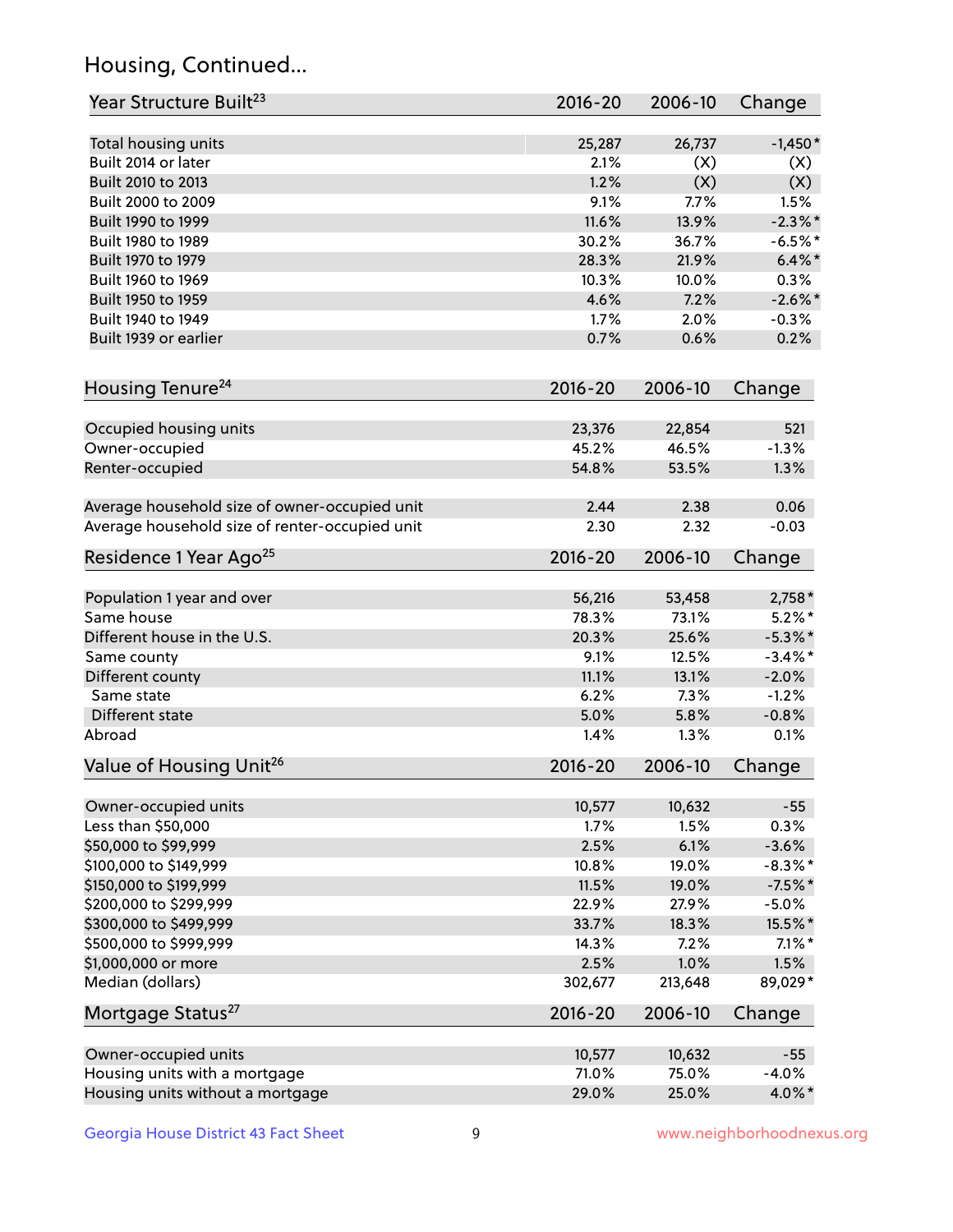## Housing, Continued...

| Selected Monthly Owner Costs <sup>28</sup>                                            | 2016-20     | 2006-10 | Change     |
|---------------------------------------------------------------------------------------|-------------|---------|------------|
| Housing units with a mortgage                                                         | 7,510       | 7,969   | $-460$     |
| Less than \$300                                                                       | 0.0%        | 0.1%    | $-0.1%$    |
| \$300 to \$499                                                                        | 0.2%        | 1.6%    | $-1.4%$    |
| \$500 to \$999                                                                        | 10.7%       | 14.1%   | $-3.3%$    |
| \$1,000 to \$1,499                                                                    | 31.7%       | 25.4%   | $6.3\%$ *  |
| \$1,500 to \$1,999                                                                    | 19.3%       | 27.8%   | $-8.5%$ *  |
| \$2,000 to \$2,999                                                                    | 23.7%       | 21.3%   | 2.3%       |
| \$3,000 or more                                                                       | 14.4%       | 9.6%    | 4.7%       |
| Median (dollars)                                                                      | 1,690       | 1,658   | 32         |
|                                                                                       |             |         |            |
| Housing units without a mortgage                                                      | 3,068       | 2,663   | 405        |
| Less than \$150                                                                       | 0.0%        | 0.6%    | $-0.5%$    |
| \$150 to \$249                                                                        | 6.8%        | 6.2%    | 0.6%       |
| \$250 to \$349                                                                        | 12.8%       | 26.3%   | $-13.6%$   |
| \$350 to \$499                                                                        | 24.6%       | 28.7%   | $-4.0%$    |
| \$500 to \$699                                                                        | 40.7%       | 24.4%   | 16.3%      |
| \$700 or more                                                                         | 15.1%       | 13.9%   | 1.2%       |
| Median (dollars)                                                                      | 521         | 442     | $80*$      |
| Selected Monthly Owner Costs as a Percentage of<br>Household Income <sup>29</sup>     | $2016 - 20$ | 2006-10 | Change     |
| Housing units with a mortgage (excluding units where<br>SMOCAPI cannot be computed)   | 7,470       | 7,904   | $-434$     |
| Less than 20.0 percent                                                                | 59.4%       | 42.1%   | 17.3%*     |
| 20.0 to 24.9 percent                                                                  | 13.8%       | 13.3%   | 0.5%       |
| 25.0 to 29.9 percent                                                                  | 6.5%        | 11.9%   | $-5.3\%$ * |
| 30.0 to 34.9 percent                                                                  | 5.8%        | 8.6%    | $-2.8%$    |
| 35.0 percent or more                                                                  | 14.5%       | 24.2%   | $-9.7%$ *  |
| Not computed                                                                          | 40          | 66      | $-26$      |
| Housing unit without a mortgage (excluding units where<br>SMOCAPI cannot be computed) | 3,048       | 2,637   | 412        |
| Less than 10.0 percent                                                                | 51.6%       | 55.6%   | $-4.0%$    |
| 10.0 to 14.9 percent                                                                  | 20.2%       | 14.9%   | 5.3%       |
| 15.0 to 19.9 percent                                                                  | 8.6%        | 11.0%   | $-2.4%$    |
| 20.0 to 24.9 percent                                                                  | 4.7%        | 3.5%    | 1.3%       |
| 25.0 to 29.9 percent                                                                  | 5.5%        | 3.3%    | 2.2%       |
| 30.0 to 34.9 percent                                                                  | 2.0%        | 2.2%    | $-0.3%$    |
| 35.0 percent or more                                                                  | 7.4%        | 9.5%    | $-2.0%$    |
| Not computed                                                                          | 19          | 26      | $-7$       |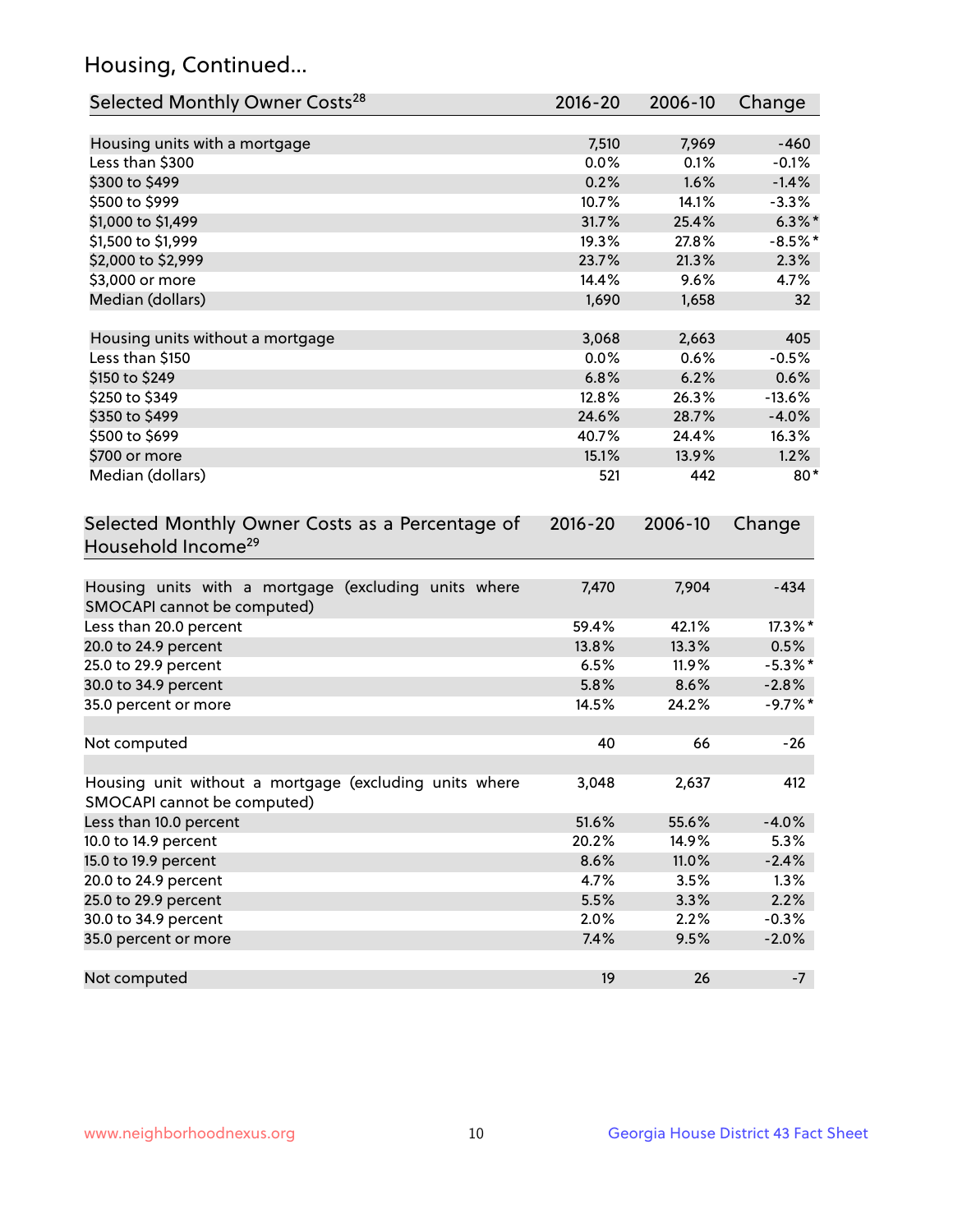## Housing, Continued...

| Gross Rent <sup>30</sup>   | 2016-20 | 2006-10 | Change      |
|----------------------------|---------|---------|-------------|
|                            |         |         |             |
| Occupied units paying rent | 12,677  | 12,068  | 609         |
| Less than \$200            | 0.2%    | 0.4%    | $-0.2%$     |
| \$200 to \$499             | 1.2%    | 0.9%    | 0.3%        |
| \$500 to \$749             | 2.1%    | 16.5%   | $-14.3\%$ * |
| \$750 to \$999             | 16.6%   | 49.6%   | $-33.0\%$ * |
| \$1,000 to \$1,499         | 63.1%   | 28.8%   | 34.3%*      |
| \$1,500 to \$1,999         | 13.4%   | 2.3%    | $11.1\%$ *  |
| \$2,000 or more            | 3.4%    | 1.5%    | $1.9\%$     |
| Median (dollars)           | 1,205   | 1,001   | $204*$      |
|                            |         |         |             |
| No rent paid               | 122     | 155     | $-33$       |

| Gross Rent as a Percentage of Household Income <sup>31</sup>                   | $2016 - 20$ | 2006-10 | Change    |
|--------------------------------------------------------------------------------|-------------|---------|-----------|
|                                                                                |             |         |           |
| Occupied units paying rent (excluding units where GRAPI<br>cannot be computed) | 12,195      | 11,855  | 340       |
| Less than 15.0 percent                                                         | 12.5%       | 12.4%   | 0.0%      |
| 15.0 to 19.9 percent                                                           | 13.6%       | 13.8%   | $-0.3%$   |
| 20.0 to 24.9 percent                                                           | 15.9%       | 10.8%   | $5.1\%$ * |
| 25.0 to 29.9 percent                                                           | 13.1%       | 12.7%   | 0.5%      |
| 30.0 to 34.9 percent                                                           | $8.4\%$     | 8.2%    | 0.1%      |
| 35.0 percent or more                                                           | 36.6%       | 42.1%   | $-5.5%$ * |
| Not computed                                                                   | 604         | 367     | 236       |

## Transportation

| Commuting to Work <sup>32</sup>           | 2016-20 | 2006-10 | Change     |
|-------------------------------------------|---------|---------|------------|
|                                           |         |         |            |
| Workers 16 years and over                 | 31,128  | 29,460  | 1,668      |
| Car, truck, or van - drove alone          | 74.5%   | 77.2%   | $-2.7%$ *  |
| Car, truck, or van - carpooled            | 6.6%    | 12.9%   | $-6.3\%$ * |
| Public transportation (excluding taxicab) | 0.8%    | 3.3%    | $-2.5%$ *  |
| Walked                                    | 2.2%    | 2.2%    | 0.1%       |
| Other means                               | 4.8%    | $1.0\%$ | $3.8\%$ *  |
| Worked at home                            | 11.1%   | 3.5%    | $7.6\%$ *  |
|                                           |         |         |            |
| Mean travel time to work (minutes)        | 27.7    | 26.9    | 0.7        |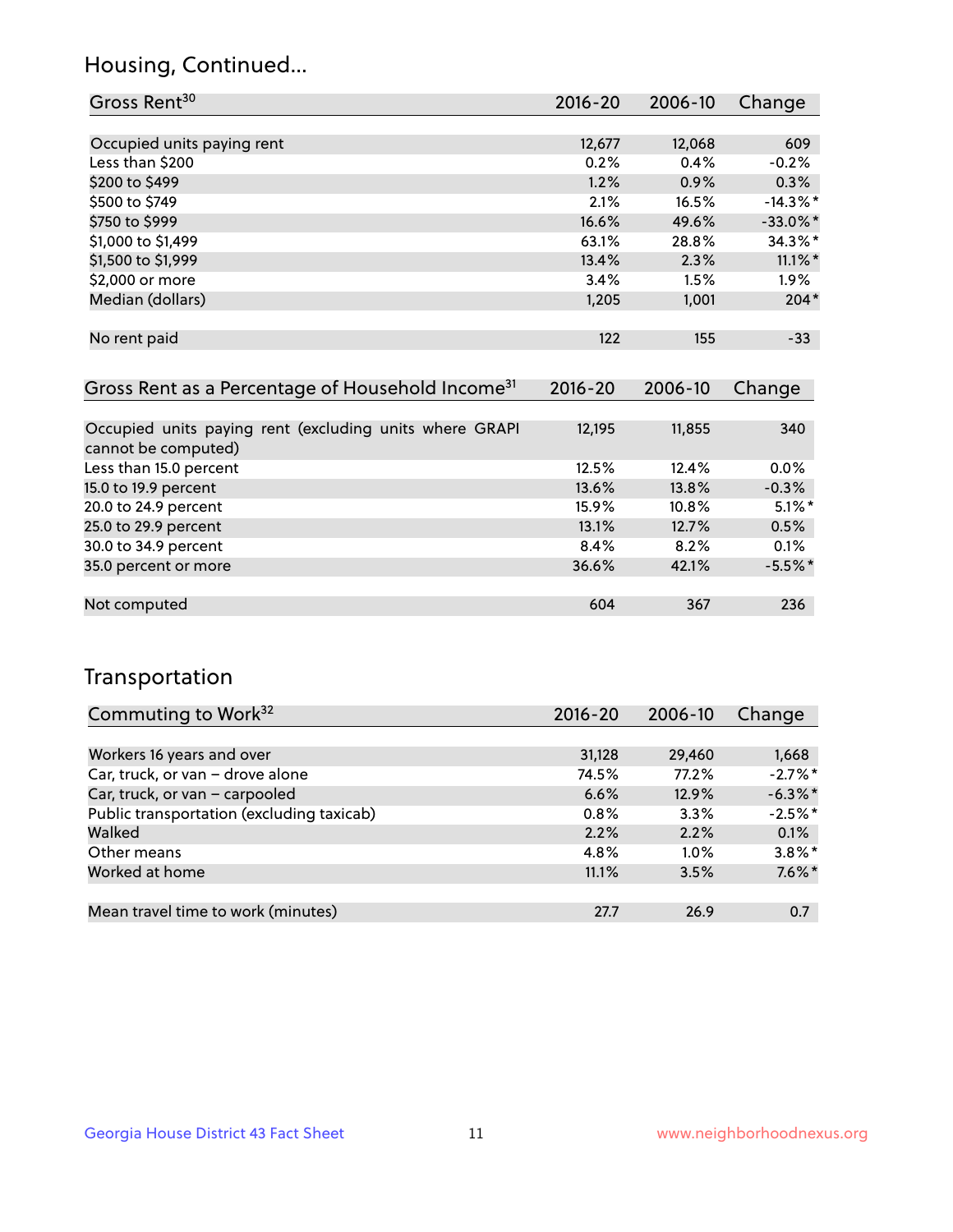## Transportation, Continued...

| Vehicles Available <sup>33</sup> | 2016-20 | 2006-10 | Change  |
|----------------------------------|---------|---------|---------|
|                                  |         |         |         |
| Occupied housing units           | 23,376  | 22,854  | 521     |
| No vehicles available            | 4.7%    | 7.1%    | $-2.3%$ |
| 1 vehicle available              | 42.7%   | 43.9%   | $-1.3%$ |
| 2 vehicles available             | 39.2%   | 37.7%   | 1.4%    |
| 3 or more vehicles available     | 13.4%   | 11.3%   | 2.2%    |

#### Health

| Health Insurance coverage <sup>34</sup>                 | 2016-20 |
|---------------------------------------------------------|---------|
|                                                         |         |
| Civilian Noninstitutionalized Population                | 56,617  |
| With health insurance coverage                          | 82.9%   |
| With private health insurance coverage                  | 69.5%   |
| With public health coverage                             | 21.5%   |
| No health insurance coverage                            | 17.1%   |
| Civilian Noninstitutionalized Population Under 19 years | 12,327  |
| No health insurance coverage                            | 12.7%   |
| Civilian Noninstitutionalized Population 19 to 64 years | 38,253  |
| In labor force:                                         | 30,901  |
| Employed:                                               | 29,483  |
| With health insurance coverage                          | 81.1%   |
| With private health insurance coverage                  | 78.2%   |
| With public coverage                                    | 4.5%    |
| No health insurance coverage                            | 18.9%   |
| Unemployed:                                             | 1,418   |
| With health insurance coverage                          | 67.0%   |
| With private health insurance coverage                  | 57.3%   |
| With public coverage                                    | 11.6%   |
| No health insurance coverage                            | 33.0%   |
| Not in labor force:                                     | 7,352   |
| With health insurance coverage                          | 72.7%   |
| With private health insurance coverage                  | 62.3%   |
| With public coverage                                    | 13.6%   |
| No health insurance coverage                            | 27.3%   |